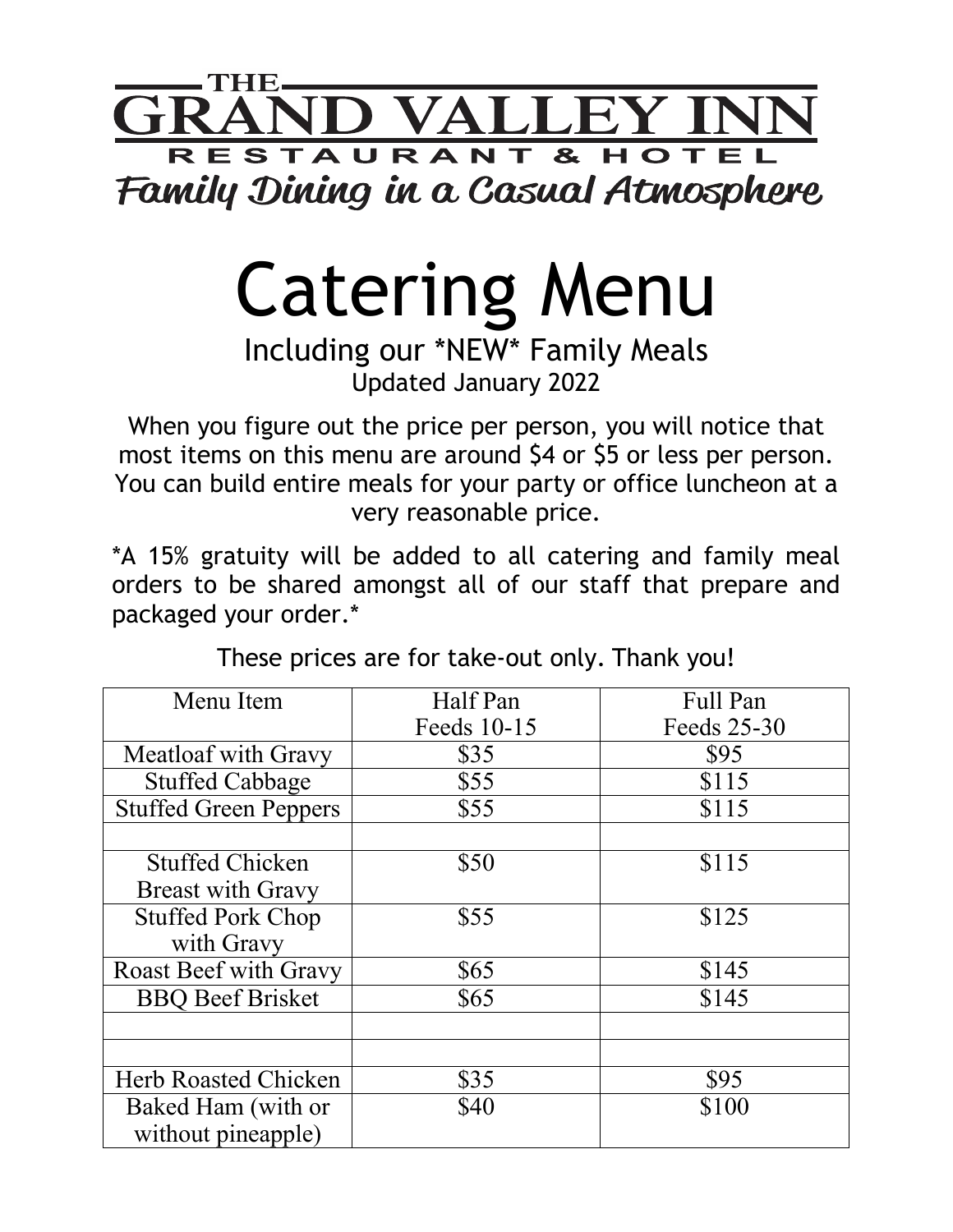| <b>Baked Turkey Breast</b><br>with Gravy              | \$40         | \$100         |
|-------------------------------------------------------|--------------|---------------|
| Homemade Stuffing                                     | \$25         | \$55          |
| <b>Extra Quart of Gravy</b>                           | \$10         |               |
| <b>Baked Fish topped</b><br>with Butter Crumbs        | \$40         | \$100         |
| Chicken Marsala                                       | \$55         | \$125         |
| Chicken Piccatta                                      | \$55         | \$125         |
| <b>Chicken and Broccoli</b><br>Linguine               | \$40         | \$75          |
| <b>Chicken and Broccoli</b><br>Alfredo                | \$45         | \$85          |
| Spaghetti or Penne<br>Marinara                        | \$30         | \$55          |
| <b>Italian Meatballs</b><br>(2 per person)            | \$40         | \$85          |
|                                                       |              |               |
| Chicken Parmesan                                      | \$55<br>\$30 | \$125<br>\$60 |
| Spaghetti or Penne<br>Marinara                        |              |               |
| Hot Sausage with or<br>without Peppers and<br>Onions  | \$50         | \$100         |
| Lasagna                                               | Half Pan     | Full Pan      |
|                                                       | \$40         | \$85          |
|                                                       |              |               |
| <b>Italian Sandwich Ring</b><br>with Italian Dressing | \$40         |               |
| <b>Turkey and Swiss</b><br>Sandwich Ring with<br>Mayo | \$35         |               |
| <b>Italian Pinwheel</b><br>Wraps                      | \$1.00 each  |               |
| Turkey and Swiss<br>Pinwheel Wraps                    | \$1.00 each  |               |
|                                                       |              |               |
|                                                       |              |               |
| <b>Stuffed Banana</b><br>Peppers                      | \$50         | \$140         |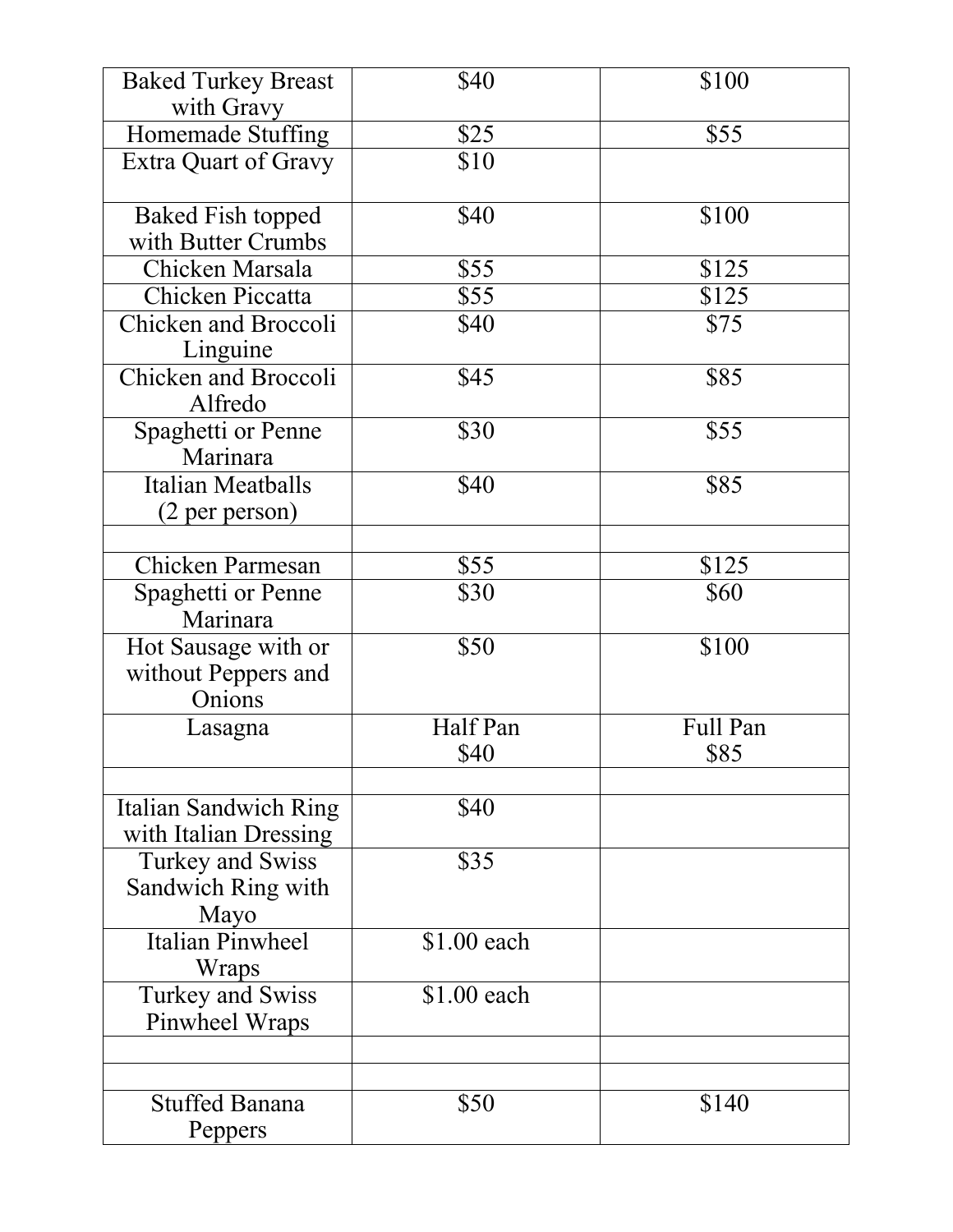| <b>Sesame Chicken</b>        | \$40              | \$90                 |
|------------------------------|-------------------|----------------------|
| Tenders                      |                   |                      |
| Plain Chicken Tenders        | \$35              | \$80                 |
| With BBQ or Buffalo          |                   |                      |
| Sauce on Side                |                   |                      |
| Boneless Wings with          | \$45              | \$100                |
| <b>Choice of Sauce</b>       |                   |                      |
| <b>Grilled Chicken Salad</b> | Full Pan of Salad | 2 Full Pans of Salad |
| <b>Chicken and Fries</b>     | \$50              | \$145                |
| Packed Separate              |                   |                      |
| Sirloin Salad                | Full Pan of Salad | 2 Full Pans of Salad |
| <b>Sirloin and Fries</b>     | \$65              | \$155                |
| Packed Separate              |                   |                      |
|                              |                   |                      |
| Steak Fajitas                | \$60              | \$155                |
| Chicken Fajitas              | \$45              | \$130                |
| Fajitas are served with      |                   |                      |
| tortilla shells, peppers     |                   |                      |
| and onions, Pico de          |                   |                      |
| Gallo, lettuce, cheddar      |                   |                      |
| cheese, and sour cream       |                   |                      |
|                              |                   |                      |
| Gyros                        | \$50              | \$135                |
| Gyros are served with        |                   |                      |
| pita shells, lettuce,        |                   |                      |
| tomato, red onion, and       |                   |                      |
| <b>Tzatziki Sauce</b>        |                   |                      |
|                              |                   |                      |
| Cheese Tray                  | \$25              | \$50                 |
| Vegetable Tray with          | \$30              | \$60                 |
| Ranch Dip                    |                   |                      |
| Fruit Tray or Fruit          | \$35              | \$70                 |
| Salad with Dip               |                   |                      |
|                              |                   |                      |
| Spinach Artichoke Dip        | \$35              | \$70                 |
| with Pita Chips              |                   |                      |
| Buffalo Chicken Dip          | \$30              | \$60                 |
| with Pita Chips              |                   |                      |
|                              |                   |                      |
|                              |                   |                      |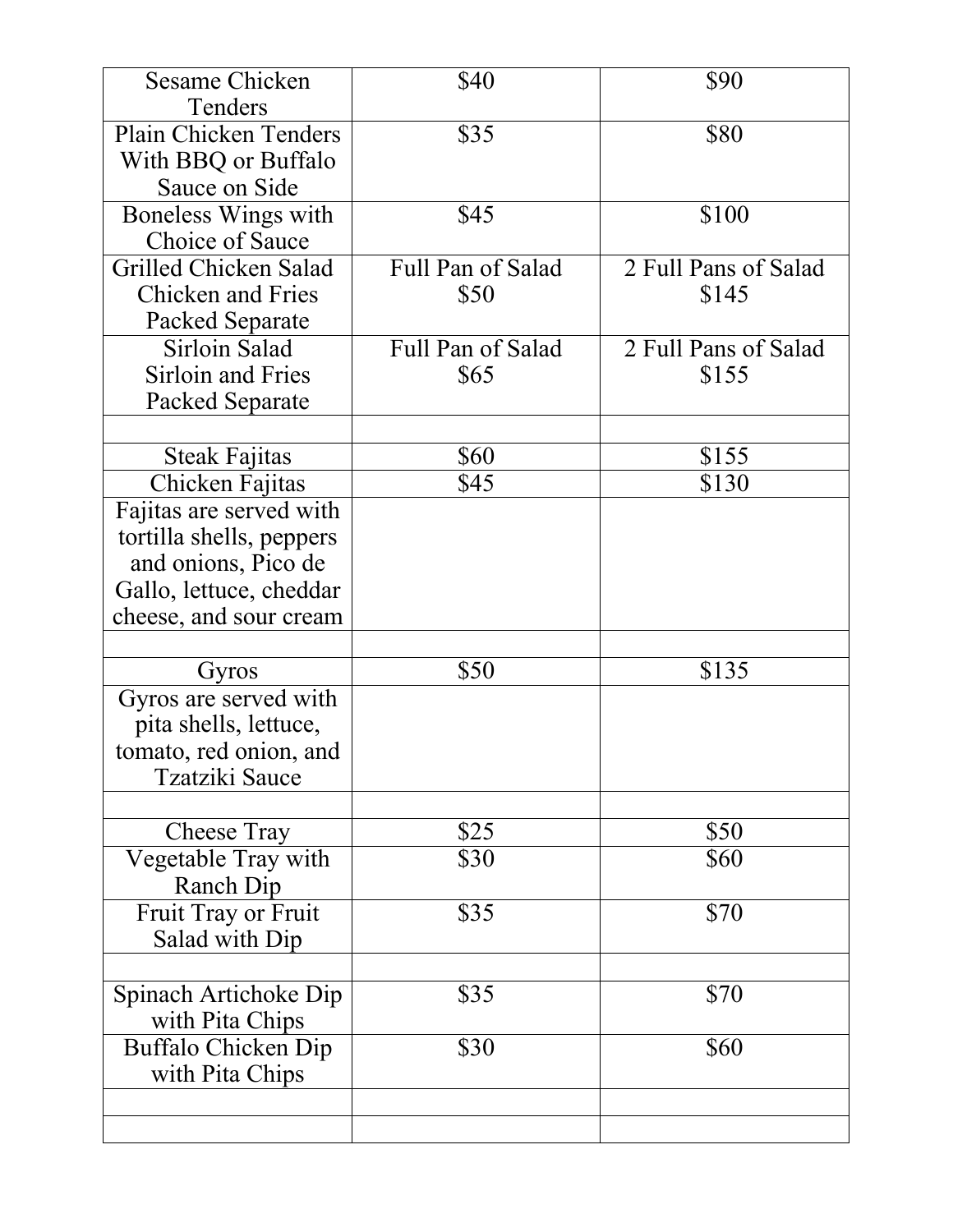| <b>Mashed Potatoes</b>       | \$25        | \$50 |
|------------------------------|-------------|------|
| <b>Au Gratin Potatoes</b>    | \$30        | \$60 |
| <b>Redskin Parsley</b>       | \$30        | \$60 |
| Potatoes                     |             |      |
| <b>Rice Pilaf</b>            | \$25        | \$50 |
| <b>Spanish Rice</b>          | \$30        | \$60 |
| Various Vegetable            | \$20        | \$40 |
| Options                      |             |      |
|                              |             |      |
| Shrimp Cocktail and          | \$40        | \$85 |
| Sauce                        |             |      |
| About 3 per person           |             |      |
| Coconut Shrimp and           | \$40        | \$85 |
| Sauce                        |             |      |
| About 3 per person           |             |      |
|                              |             |      |
| <b>Tossed House Salad</b>    | \$20        | \$40 |
| Potato Salad                 | \$25        | \$50 |
| Macaroni Salad               | \$25        | \$50 |
| Italian Pasta Salad          | \$25        | \$50 |
| Coleslaw                     | \$20        | \$40 |
|                              |             |      |
| Chicken Salad                | \$35        | \$70 |
| Tuna Salad                   | \$35        | \$70 |
| Seafood Salad                | \$45        | \$90 |
|                              |             |      |
| Croissants                   | \$0.75 each |      |
| <b>Sausage Rolls</b>         | \$0.75 each |      |
| <b>Slider Buns or Dinner</b> | \$0.50 each |      |
| Rolls                        |             |      |

## New Family Meals Feeds About 5-6

Option #1 Your Choice of Baked Chicken, Stuffed Chicken, \$40 Stuffed Pork Chops, or Meatloaf Mashed Potatoes and Gravy or Parsley Redskins Your Choice of Corn, Carrots, or Green Beans House Salad with Dressing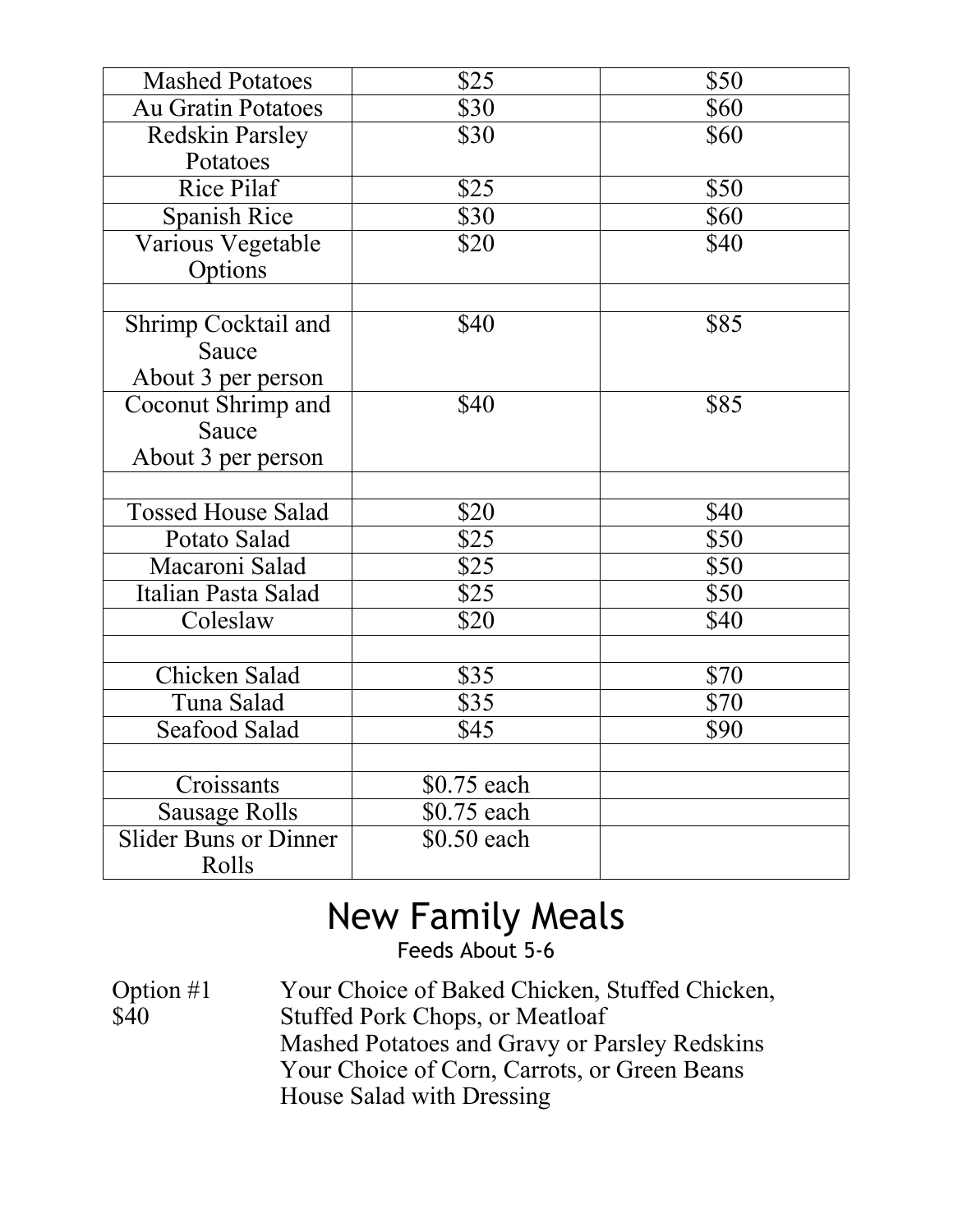| Option #2<br>\$55   | <b>Roast Beef</b><br>Mashed Potatoes and Gravy or Parsley Redskins<br>Your Choice of Corn, Carrots, or Green Beans<br>House Salad with Dressing                                         |
|---------------------|-----------------------------------------------------------------------------------------------------------------------------------------------------------------------------------------|
| Option $#3$<br>\$40 | <b>Baked Ham</b><br>Au Gratin Potatoes or Parsley Redskins<br>Your Choice of Corn, Carrots, or Green Beans<br>House Salad with Dressing                                                 |
| Option $#4$<br>\$35 | Your Choice of Stuffed Cabbage or Stuffed<br>Peppers<br><b>Mashed Potatoes</b><br>House Salad with Dressing                                                                             |
| Option $#5$<br>\$35 | Your Choice of Spaghetti and Meatballs, Lasagna,<br>Chicken and Broccoli Linguine, Chicken and Broccoli<br>Alfredo<br>House Salad with Dressing                                         |
| Option #6<br>\$35   | Grilled Chicken Salad<br>Half Pan of Salad with Lettuce, Cucumber, Black<br>Olives, Tomato, Egg, Cheese, and Croutons<br><b>Grilled Chicken and French Fries</b>                        |
| Option $#7$<br>\$45 | Sirloin Salad<br>Half Pan of Salad with Lettuce, Cucumber, Black<br>Olives, Tomato, Egg, Cheese, and Croutons<br><b>Grilled Sirloin and French Fries</b>                                |
| Option $#8$<br>\$35 | Chicken Fajitas<br>Fajita Shells, Pico de Gallo, Lettuce, Cheddar Cheese,<br>and Sour Cream<br>Grilled Chicken and Sauteed Onions and Peppers<br><b>Rice Pilaf or Spanish Rice</b>      |
| Option $#9$<br>\$45 | <b>Steak Fajitas</b><br>Fajita Shells, Pico de Gallo, Lettuce, Cheddar Cheese,<br>and Sour Cream<br>Grilled Sirloin and Sauteed Onions and Peppers<br><b>Rice Pilaf or Spanish Rice</b> |